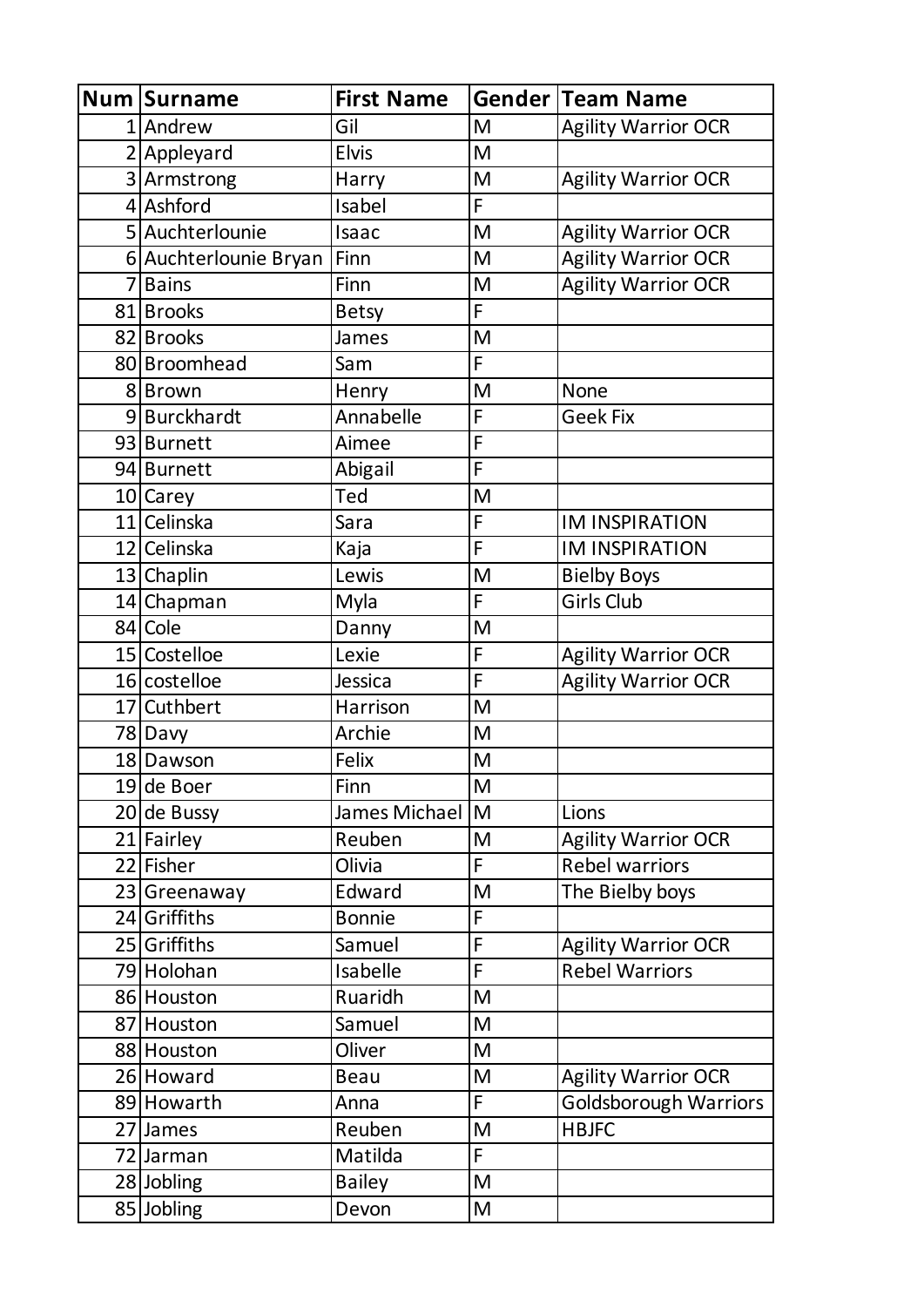| 29 Kandrac       | Joe          | M                                                                                                          | <b>None</b>                  |
|------------------|--------------|------------------------------------------------------------------------------------------------------------|------------------------------|
| 30 Keef          | Annabel      | F                                                                                                          | <b>Agility Warrior OCR</b>   |
| 31 Kenedy Ledger | Sam          | M                                                                                                          | <b>Agility Warrior OCR</b>   |
| 32 Kennedy       | Toby         | M                                                                                                          |                              |
| 33 Kennerley     | Martha       | F                                                                                                          |                              |
| 34 Kennerley     | Seth         | M                                                                                                          |                              |
| 35 Kettlewell    | Monty        | M                                                                                                          | <b>Kettlewell Krushers</b>   |
| 36 Kettlewell    | Charlie      | M                                                                                                          | <b>Kettlewell Krushers</b>   |
| 37 Kilgallon     | <b>Bobby</b> | M                                                                                                          | Lions                        |
| 38 Lambert       | Ella         | F                                                                                                          | <b>Agility Warrior OCR</b>   |
| 39 Lambert       | Annie        | F                                                                                                          | <b>Agility Warrior OCR</b>   |
| 91 Lambley       | Roman        | M                                                                                                          | <b>Goldsborough Warriors</b> |
| 92 Light         | Theo         | M                                                                                                          | Goldsborough Warriors        |
| 40 Lowe          | Aidan        | M                                                                                                          |                              |
| 41 Lynch         | Henry        | M                                                                                                          | <b>Agility Warrior OCR</b>   |
| 42 Margason      | Alex         | $\mathsf{M}% _{T}=\mathsf{M}_{T}\!\left( a,b\right) ,\ \mathsf{M}_{T}=\mathsf{M}_{T}\!\left( a,b\right) ,$ |                              |
| 77 Margason      | Ben          | M                                                                                                          |                              |
| 73 Marsden       | Esme         | F                                                                                                          |                              |
| 43 Marshall      | Noah         | M                                                                                                          |                              |
| 44 Masterson     | Ciara        | F                                                                                                          |                              |
| 45 MICHALSKI     | Daniel       | M                                                                                                          | <b>Agility Warrior OCR</b>   |
| 46 Molnar        | Dorian       | M                                                                                                          | <b>Agility Warrior OCR</b>   |
| 47 Mukherjee     | lara         | F                                                                                                          | <b>Agility Warrior OCR</b>   |
| 48 Noakes        | Lucy         | F                                                                                                          | <b>Agility Warrior OCR</b>   |
| 49 Noakes        | Oliver       | M                                                                                                          | <b>Agility Warrior OCR</b>   |
| 50 Nyoka         | Zenith       | M                                                                                                          |                              |
| 74 Palfreyman    | Sydney       | $\overline{F}$                                                                                             |                              |
| 51 Parker        | Max          | M                                                                                                          |                              |
| 52 Parker        | Freya        | F                                                                                                          |                              |
| 53 Parkinson     | Benjamin     | M                                                                                                          | Pheasant chasers             |
| 54 Parkinson     | Laurence     | M                                                                                                          | <b>Pheasant chasers</b>      |
| 75 Phillips      | Josh         | M                                                                                                          |                              |
| 55 Pollard       | Theo         | M                                                                                                          |                              |
| 56 Quigley       | Matthew      | M                                                                                                          | <b>Bielby Boys</b>           |
| 57 Robinson      | Charlie      | M                                                                                                          | Robinsons                    |
| 58 Robinson      | Freddie      | M                                                                                                          | Robinsons                    |
| 59 Shipton       | Daniel       | M                                                                                                          |                              |
| 83 Shipton       | Luke         | M                                                                                                          |                              |
| 60 Smales        | Cameron      | M                                                                                                          |                              |
| 61 Smales        | Theo         | $\mathsf{M}% _{T}=\mathsf{M}_{T}\!\left( a,b\right) ,\ \mathsf{M}_{T}=\mathsf{M}_{T}\!\left( a,b\right) ,$ |                              |
| 62 Smith         | Kendall      | M                                                                                                          |                              |
| 63 Smith         | Florence     | F                                                                                                          | <b>Rebel warriors</b>        |
| 90 Staiano       | Daisy        | F                                                                                                          | <b>Goldsborough Warriors</b> |